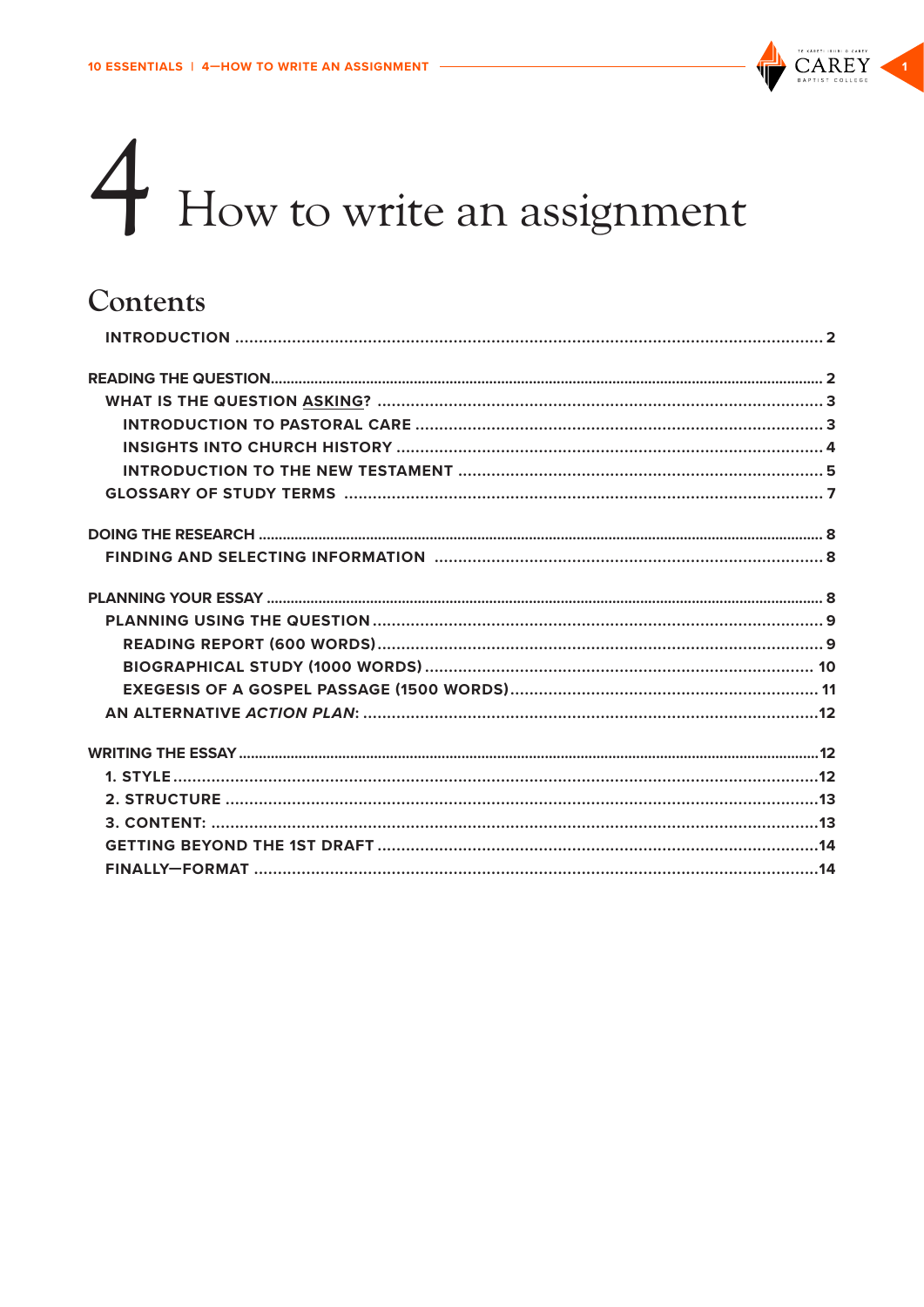

## <span id="page-1-0"></span>**INTRODUCTION**

Most of your written assessments will be in the form of essays, assignments, or research papers. These may range from a few hundred to a few thousand words. For this reason, it is important that you learn to write good essays, to get good marks, and to graduate. But in addition to good grades, essays are to be pursued for their intrinsic worth—if you can write a good essay it means several things:

- You can gather *relevant information* on a given topic.
- You can *process and evaluate* this information.
- You can *represent existing ideas* honestly and *present your own ideas* logically.
- You can use English (or your chosen tongue) to *express these ideas* in a form that can be easily understood.

So, we write essays (or other forms of assignment) to help us learn and demonstrate our learning.

Assignments all have the same process:

- Understand the question.
- Research the information.
- Evaluate your information.
- Organise and start to draft the structure for your work.
- Write, edit, refine.

# **Reading the question**

You will be given a specific essay question to answer. Assignments can look complicated. They often have several sections, make sure to read **all** the instructions before you start—then take it *step by step*.

At the **end** is important information:

- **Word count**, you will be penalised for more than 10% over or under the word count.
- **Due date**, this will help you to plan.
- **Weighting** as a %, this will help you know how much time to spend on the assignment.

Sometimes an assignment will give you a *choice of topics*. **Choose** *which* **topic you will answer as soon as possible**, this will give you plenty of time to research and write.

**How to make the decision**—Writing an essay on a topic that appeals to you is easier than writing on a topic which does not interest you. Take the following points into account:

- Go with your gut instinct (what immediately appeals to you).
- Make sure your topic has enough resources available.
- Don't always choose the topic you are most familiar with (how will this enable God to speak to you through your study?).

Once you have chosen a topic, narrow it down. For example: You choose to write a 1000-word essay on ʻsalvation'. What can you say about salvation in 1000 words? Narrow it down to salvation as defined or illustrated by the apostle Paul. Narrow it down again, salvation as expressed by the apostle Paul in Romans. Narrow it down again, Salvation as expressed by the apostle Paul in Romans by the word 'reconcile'. You now have a much more *focused* essay topic and one which could provide a brief but interesting overview of the term reconciliation as an aspect of Paul's understanding of salvation within the book of Romans.

By *narrowing the topic*, you provide space for more depth in your essay.<sup>1</sup> This will get easier as you learn how to do research. If you are unsure, ask your teacher if what you propose is ok.

<sup>1</sup> Depth is the academic word for detail. For example: You will put in more detail in describing a Trout, than if describing fish in general.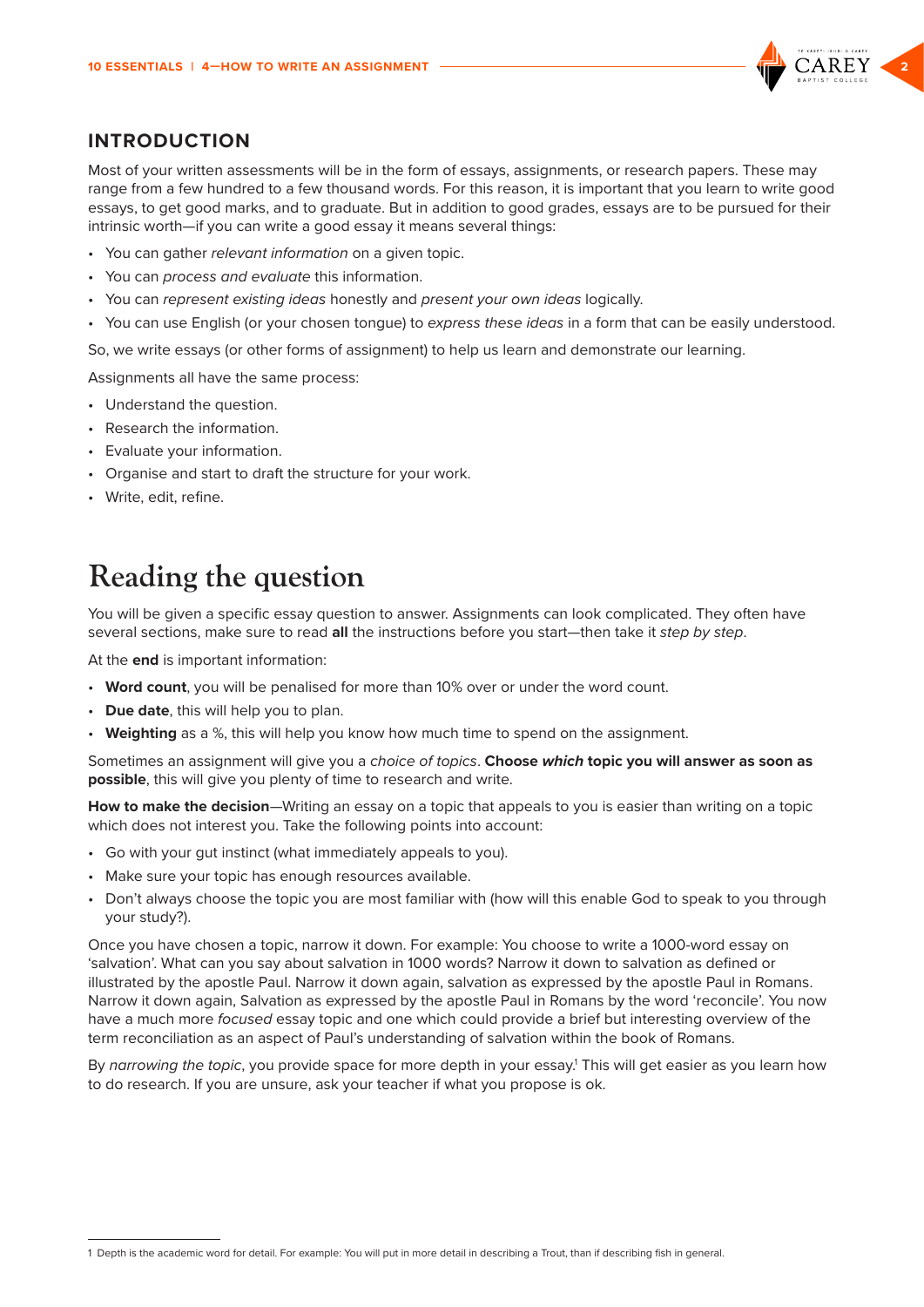

# <span id="page-2-0"></span>**WHAT IS THE QUESTION ASKING?**

If a specific question is asked, then a specific answer is required. Many students who are very competent, submit essays that *fail to answer the question*. So, read the question *carefully* to understand what the teacher is looking for, the learning outcomes will help with this.2 Highlight what you must **do**, for example, reflect, analyse, or compare. And what you need to do it **with**, how many key points and whose opinion? Once you understand what the question is asking you can answer it *specifically*. If you do not understand *ASK* your teacher. Ask a specific question: What do you mean by this? How should I structure that?

Here are some examples of how to *read* different essay questions:

#### **INTRODUCTION TO PASTORAL CARE**

#### **Assignment 1: Reading Report (600 words)**

For this assignment, students need to write a Reading Report based on the course's required text—namely, Cloud and Townsend's *How People Grow. What the Bible Reveals about Personal Growth.* Sydney: Strand Publishing, 2001.

#### **Structure for reading report assignment**

Here the teacher tells you how to plan your essay—use it! Following a set structure teaches you how to write well.

1. A title page at the front of your assignment with the course number, course name, assignment name, teacher's name, your name, the due date, and your word count.<sup>3</sup> (The word count excludes the words from your title page, footnotes, and bibliography). You will also need to include a separate page at the end of your assignment for your bibliography.

All assignments need a title page with these elements—maybe make a template to use each time... You also need to copy and paste the *Declaration of originality* onto the title page.

Remember this it makes a big difference.

You need to think about what you are reading—see the **Please note** on next page...

Here is the limiting factor—just two things, and how to write about them—explain.

- 2. **Interaction** with Cloud and Townsend's material, including:
	- a. Identifying two new thoughts or learning in *legards* to pastoral care that you specifically appreciated in the book and an explanation as to why you feel this way. Please include appropriate quotations and footnotes of the material to which you refer. (Approx. 300 words).

Here is where you question the authors—it is ok to *disagree*. It is a skill you need to learn, just one... remember to explain.

b. An idea or application you question, doubt, or disagree with from the book, and an explanation as to why you feel that way. (Approx. 200 words).

This is the **application**—all courses at Carey have this. It makes you apply the learning to your own situation. Remember it needs to relate to what you wrote in the first parts.

- 3. One thoughtful idea as to how you would specifically apply your learning from the book to your pastoral care work in your own cultural and/or church context. (Approx. 100 words).
- 4. A bibliography with Cloud and Townsend's book and at least three additional academic works that you have engaged with to produce the report.

For details of how to do a bibliography see 10 Essentials 6 *How to do Referencing*.

<sup>2</sup> You will find learning outcomes just below the textbook requirements on the course outline.

<sup>3</sup> An example of a title or front page is available here: 10 Essentials for Assignments 9. *How to Write an Essay.*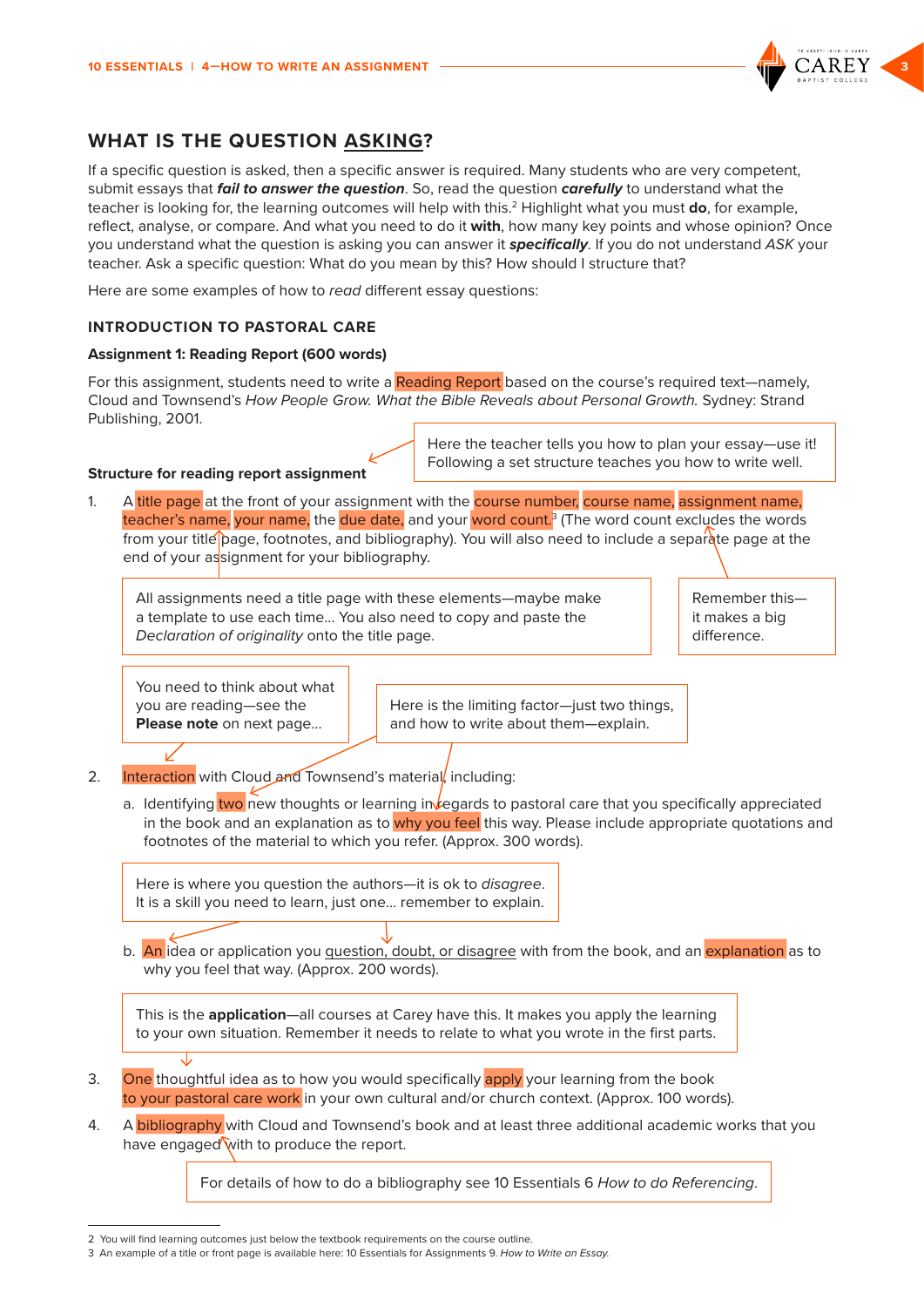

<span id="page-3-0"></span>**Please note:** I am looking for more than just a competent summary of the book. I am looking for your ability to agree and disagree with the authors, as well as your ability to apply your learning to your own situation. Each task identified above needs to be engaged with in your assignment. Marks are awarded in proportion to the recommended word count.

| Length:   | 600 words | This is what the teacher is |
|-----------|-----------|-----------------------------|
| Due date: | 22 March  | asking for in your essay.   |
| Worth:    | 20%       |                             |

#### **INSIGHTS INTO CHURCH HISTORY**

#### **Assessment 1: Biographical Study**

Discuss the **significance** of one of the following figures:

- Philip Melanchthon
- John Knox
- Menno Simons
- Richard Baxter
- Charles Simeon
- Hannah More
- Anthony Ashley-Cooper, 7th Earl of Shaftesbury
- Billy Sunday
- Billy Graham
- Pope John XXIII
- Mother Teresa

What is important about the person's life—what did they achieve? What difference did they make?

#### Pick one!

When you choose your figure make sure you have good accessible resources to enable you to create A GOOD ACADEMIC ESSAY.

"Major modern" = a source recognised as of good quality by the academic world. "Modern" = relatively recent, say, after 1950.

**Structure for written essay:** Your study will have a **bibliography** of at least 4 quality items and will include at least **one** major modern biographical history book and **one** academic article (or, alternatively, two major modern biographical history books).

If you are choosing a recent figure like Billy Graham or Mother Teresa it is important that you utilize quality academic historical resources and not light-weight popular material.

You need critique/analysis of the person not 'fan' material.

Whoever you choose to study, it is crucial that you **do not simply summarise** the person's life. Focus instead on analysing their life. Why was it significant? Why is it worth us knowing about that person today? Identify 4 or 5 reasons why they are significant, and then shape your essay around those reasons. A good history essay does not just describe events or tell a story about someone. Rather, it presents an argument, it defends <u>a position</u>4—using historical fac**ts** in suppo**r**t of that position.

Length: 1000 words Due date: 31 March

Analysis = asking questions.

#### **Structure for presentation:**

- 1. Past (45%)
	- Demonstrates accurate understanding of key events in the person's life.
	- Displays good awareness of the person's context and their significance in church history (that is, the impact they had on the church and/or society).

Only the important stuff—that had impact in their day.

<sup>4</sup> See the section on *Writing the Assignment.*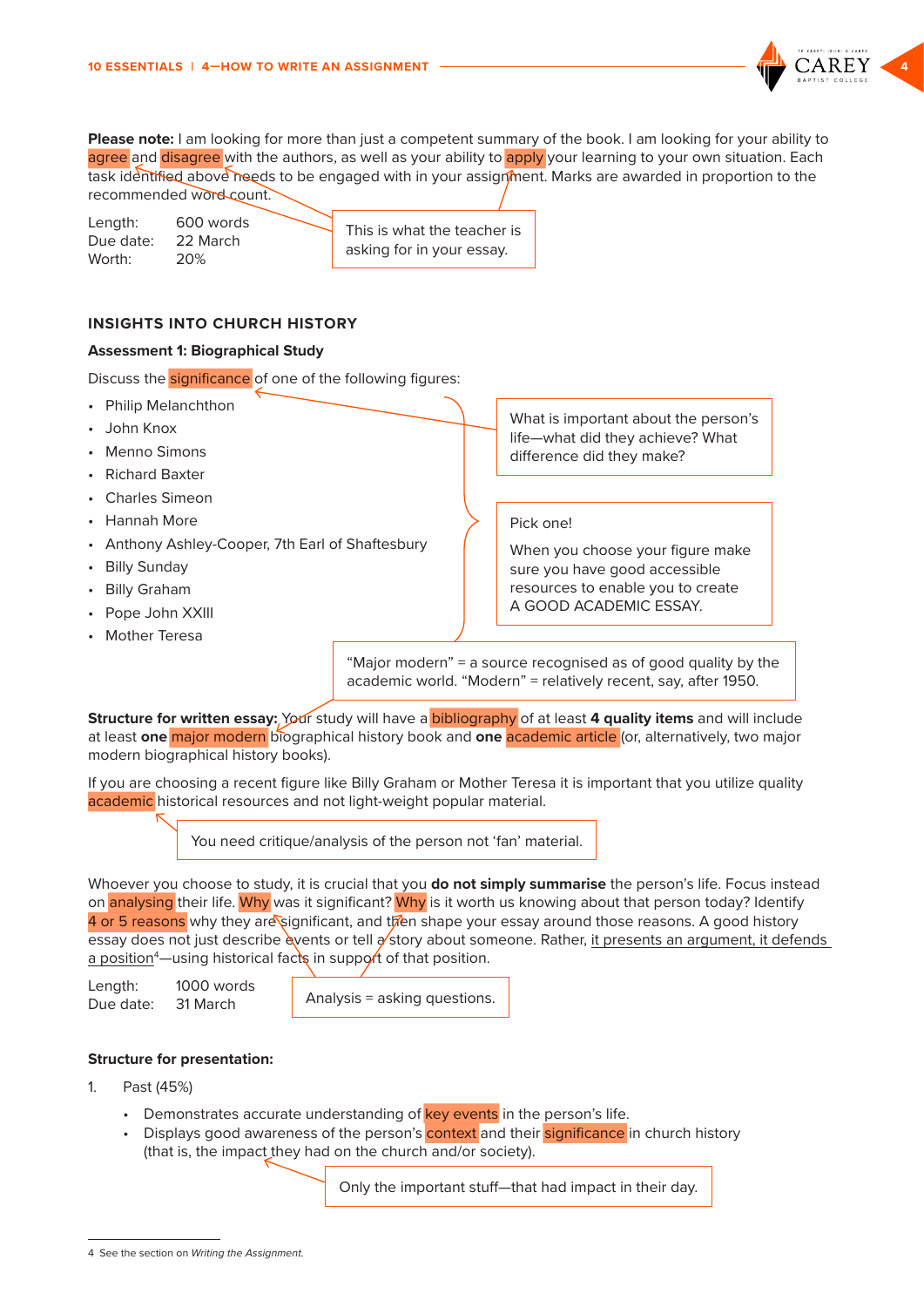#### <span id="page-4-0"></span>2. Present (17%)

This is the application to today—first the church.

- Demonstrates insight into the influence of the person's life and leadership on the contemporary church. This is the application to YOUR situation—
- 3. Future (33%)
	- Explores the possible implications for your personal leadership and ministry practice.
- 4. Academic Measures (5%)
	- Evidences thorough and careful research.
	- Constitutes a clearly structured and well-articulated argument.
	- Provides appropriate referencing and bibliography (with at least 4 quality academic sources).

The *structure* of the essay will be covered in the section on planning.

Here is an example of an **exegetical** question from:

#### **INTRODUCTION TO THE NEW TESTAMENT**

#### **Exegesis of a Gospel passage**

An exegesis of a Gospel passage in its historical and literary setting; ability to relate the results of study of the biblical text to **contemporary** life; locating and using appropriate resources; ability to present work clearly in correct academic format. Use both primary and secondary sources to support what you say.

This summarises your task, later this may be all the information you get—so use the detailed explanations well—it will help you learn to understand questions.

"Primary" sources are original documents, e.g. the Bible. "Secondary" sources are books about the topic, commentaries etc.

**Structure for the written essay:** Write an **exegesis** of Mark 2:1-12 (NRSV) following the method outlined in week 6 and as detailed below:

There was a lesson on this check out week 6 notes!

An exegesis is a type of essay. There are others, critical, comparative, case study, book review, etc.

#### **Explanation:**

- 1. INTRODUCTION—What is this passage about?
	- Summarise its content in a sentence or two. Do not retell the whole story.

Look for descriptive words—they tell you what to do. Don't know what they mean—google or ask.

- 2. CONTEXT—Where does this passage fit in Mark's narrative? The context of the passage (approx. 300 words)  $\leftarrow$ 
	- Mark's Gospel as a whole: Locate the passage in *one sentence* into the structure of Mark's Gospel.

Teachers often recommend the number of words for parts of an essay; this reflects how much work each part requires and how important it is to the overall essay. So, *follow the recommendations*—teachers will use them to allocate marks.

The immediate context: Describe the **narrative context**  $\kappa$ of your passage. What material is placed immediately before and after this passage? Are there specific connections that are significant for understanding the passage? Remember that bioi (ancient biographies) are carefully structured to convey meaning. This narrative context is vital for interpretation.

> This tells you exactly what to do—if the information is less helpful, you can ask the teacher what they are looking for.

Find out what terms like this mean so you know what to do.

Not a random group of points/ ideas! It needs progression and order—the next section on *Planning* will deal with structure.

ministry—it is 33% so this is 1/3 of the essay!

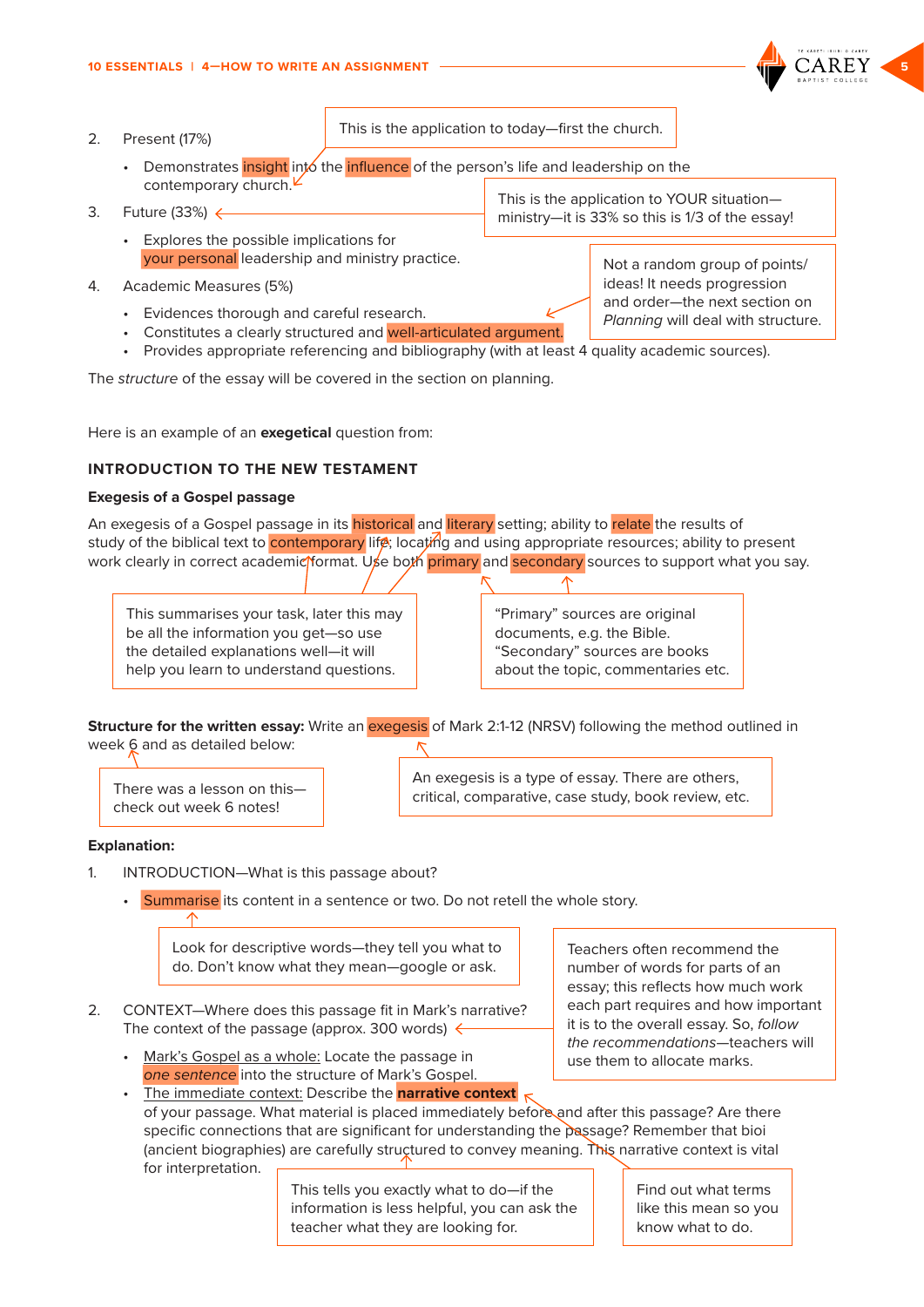- 3. CONTENT—What does the passage say? The content of the passage (*approx. 900 words*).
	- Work through your passage **verse by verse** highlighting all significant features in the text.
	- This may include:
	- Providing some **background** information on the historical, cultural and religious background to what is described.
		- Pointing out any distinctive Markan literary features library. It involves the highlighted features:
	- such as repeated words, verbs (and their tense and voice) which are particularly important. • Ending with a brief and clear summary of what message this passage would have conveyed to Mark's contemporaries—in other words, what is its specific message "in their town"?

**REMEMBER**—do not quote long passages of scripture. Give their reference and explain how they help us read the passage.

Obviously, you cannot deal fully with every aspect of the passage within the word limit, and you will have to decide what you think is most important for the text's message but do look carefully at the detail of the passage and try not to omit anything of major significance for its interpretation. Demonstrate awareness from your reading of the main issues debated in the commentaries about this passage. A well-written essay will be referenced biblically and be supported with secondary literature. A Study Bible is not a suitable secondary source at university level. The librarians are available to help you find suitable sources… email or ring them.5

4. APPLICATION—Integration of key point. The application of the passage (300 words). Your aim is to answer the question well—not defend a minority reading of the text. Leave controversial opinions to class or student discussions.

How could the message of this passage be applied in your context? Develop one application to your own context (to yourself as a follower of Jesus, or to a particular part of the Christian community) of the general truths and principles you have identified. This should be practical and specific.

There are many sources to help you develop an application. Many commentaries have a contemporary application.

Use footnotes to identify sources of quotations, information and insights, and where appropriate to supplement the discussion in the main body of the assignment. Footnotes are NOT included in your word count  $6$ 

> This means all works you use—not only those you quote or reference. Often you are only asked for ones you have referenced.

Provide a **full bibliography** in correct format of all works used in the preparation of your assignment. It is not necessary to list the Bible in the bibliography – I assume you'll be using that! Do however list commentaries, other books and articles. This is NOT included in your word count.

There should be at least **FOUR items in your bibliography.**

Four means four—it is the minimum that is necessary. More would be better, but not too many—you will notice repetition—that means there is no new information.

These are hints on how to work well—take advantage of them.

#### **Resources:**

∠

Your primary source is the **Bible** itself. Be sure to read the passage you select several times and make your own notes and observations.

Get to know it really well. Read it in various translations to pick up different nuances. The relevant section of the course text book will be helpful as you begin to gather information.

Bible Dictionaries will also have articles on the Gospel (e.g. the Dictionary of Jesus and the Gospels in the IVP Dictionary series or the Anchor Bible Dictionary). A Bible Dictionary article is an excellent place to start gaining background information for your exegesis.

If you are not sure how to do this there are many books on how to do exegesis in the



<sup>5</sup> For details of how to find resources, check out 10 Essentials 3 *How to Learn Efficiently.*

<sup>6</sup> For help with footnotes consult 10 Essentials 6 *How to do Referencing.*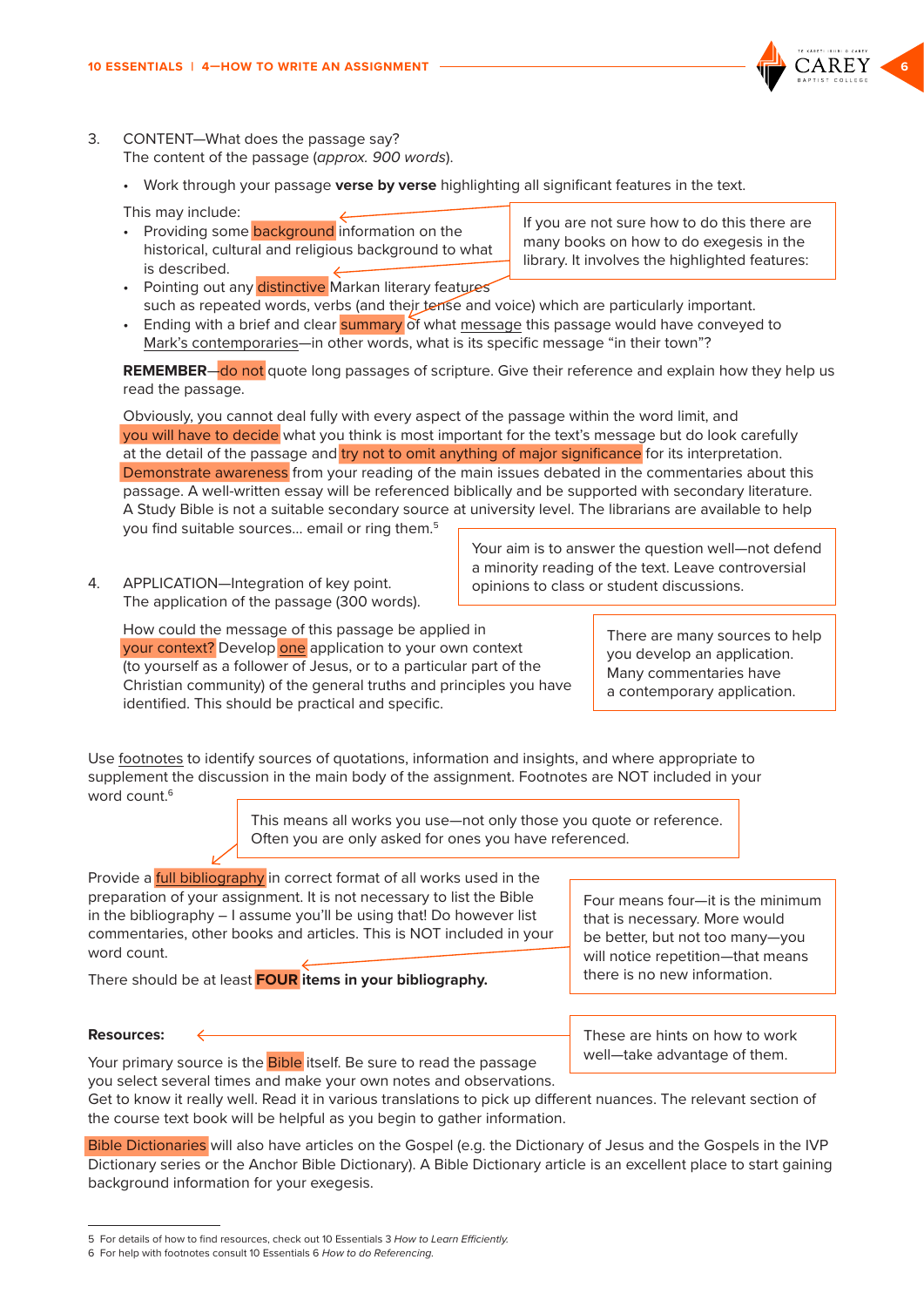<span id="page-6-0"></span>

Length: 1500 words in total Due date: 26th April 11.55pm Worth: 30%

This is code for—extra credit will be given to those who do some extra work to find their own resources.

# **GLOSSARY OF STUDY TERMS**

There are some key words that are commonly used in questions, the meaning of these should be clearly understood.

| <b>Analyse</b>    | Take to pieces and determine what makes up the various parts. Examine minutely and critically.                                                                                                                                                           |  |  |
|-------------------|----------------------------------------------------------------------------------------------------------------------------------------------------------------------------------------------------------------------------------------------------------|--|--|
| <b>Compare</b>    | Liken one thing to another and discuss the degree of likeness and unlikeness.                                                                                                                                                                            |  |  |
| <b>Contrast</b>   | Set things in opposition to show the difference between them, including the degree of<br>difference, if any. N.B. Many examiners ask to 'compare and contrast' but if you are only asked to<br>compare, this means to contrast as well (and vice versa). |  |  |
| <b>Critique</b>   | Weigh up all aspects by careful examination and deliver an opinion upon.                                                                                                                                                                                 |  |  |
| <b>Define</b>     | Give the exact meaning.                                                                                                                                                                                                                                  |  |  |
| <b>Describe</b>   | Set out the features, qualities, or properties of what is asked, in detail. In some subjects'<br>diagrams as well as words are required.                                                                                                                 |  |  |
| <b>Discuss</b>    | Consider or examine by argument; investigate for and against.                                                                                                                                                                                            |  |  |
| <b>Enumerate</b>  | Specify the items by numbering the points.                                                                                                                                                                                                               |  |  |
| <b>Evaluate</b>   | Interpret, analyse (take apart the whole), then synthesise (put together) the significant points and<br>make a judgement upon them.                                                                                                                      |  |  |
| <b>Examine</b>    | Inquire into, investigate by considering critically, weighing and sifting information/opinions.                                                                                                                                                          |  |  |
| <b>Explain</b>    | Make plain, clear; expound and illustrate the meaning of, and account for.                                                                                                                                                                               |  |  |
| <b>Illustrate</b> | Make clear, explain by means of description and example.                                                                                                                                                                                                 |  |  |
| Interpret         | Explain the meaning of - which generally involves translating information from one form to<br>another thereby showing a complete understanding of it.                                                                                                    |  |  |
| <b>Justify</b>    | Prove or show to be just or right; to show grounds for.                                                                                                                                                                                                  |  |  |
| <b>List</b>       | Number the items or ideas down the page.                                                                                                                                                                                                                 |  |  |
| <b>Outline</b>    | Give the main general features, facts or principles.                                                                                                                                                                                                     |  |  |
| <b>Prove</b>      | Demonstrate by argument or reasoning, test.                                                                                                                                                                                                              |  |  |
| <b>Relate</b>     | Tell, recount; establish relation between.                                                                                                                                                                                                               |  |  |
| <b>Resolve</b>    | Separate into its component parts (analyse) and explain                                                                                                                                                                                                  |  |  |
| <b>Review</b>     | Go back over and look carefully and critically.                                                                                                                                                                                                          |  |  |
| <b>State</b>      | Set out the facts explicitly and with formality.                                                                                                                                                                                                         |  |  |
|                   | <b>Summarise</b> Give a concise account of the main points.                                                                                                                                                                                              |  |  |
| <b>Trace</b>      | Follow the course or track of events. <sup>7</sup>                                                                                                                                                                                                       |  |  |
|                   |                                                                                                                                                                                                                                                          |  |  |

<sup>7</sup> Adapted from N. Coster, Success with Study, 95-97.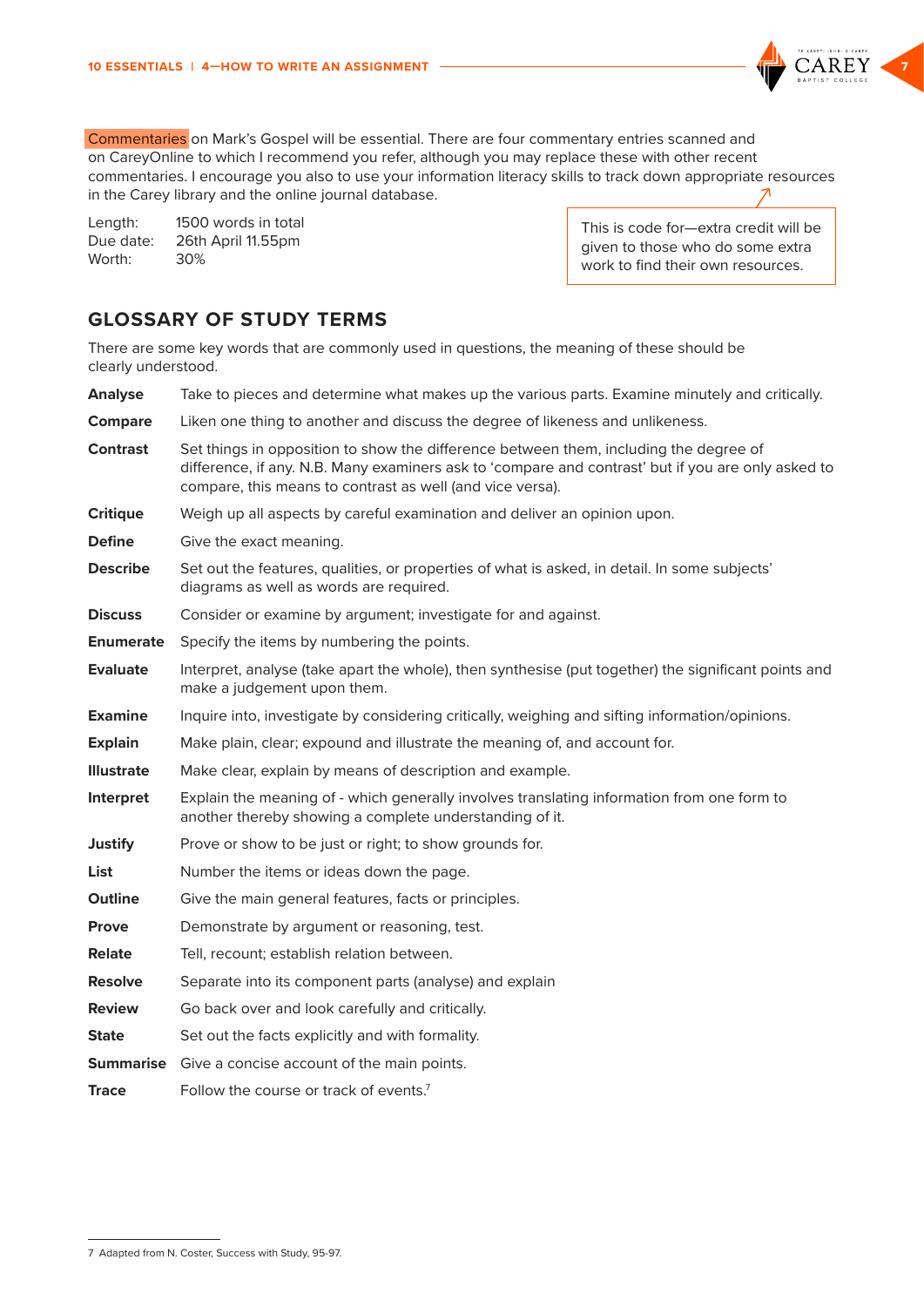

# <span id="page-7-0"></span>**Doing the research**

# **FINDING AND SELECTING INFORMATION**

It is now time to get that precious information from the library. While this may appear to be the hardest stage initially, it becomes a simple procedure with a little practice.

- 1. You need to **create a bibliography** for your topic. That means—finding out where you can access information. The *course notes* will normally provide a bibliography for the course. *Online readings* and the *course text* are also valuable. It is a good idea to begin to look for information in *Bible dictionaries and encyclopaedias*. Often, they will have bibliographies as a guide to further reading. They are found in the **Reference Section** of the library (though earlier editions can be found on the general shelves), some are available online as *e-books*.
- 2. Begin with the most **up-to-date** and thorough treatments available and work backwards. This eliminates the need to read a lot of smaller, less useful works.
- 3. **Journal articles** are essential to any serious research and a great source of information for all students. They are more up to date than books, frequently better written and more digestible. They are on the journal shelves in Carey library.8 but are accessible online via *Tūhuratanga* and *OpenAthens* (see the library guide).
- 4. Find which **shelves in the library** cover your topic and skim through the books, looking for any information that is relevant to your topic. There are labels on the shelves for topics, Dewey numbers at the end of the shelf, and you can always ask where your topic might be located.
- 5. **Commentaries:** These are valuable sources for material for exegesis as well as helpful summaries on texts and topics. The most up-to-date works will be the most helpful. For distance students—many commentaries are available online.

You should now have a comprehensive bibliography or list of useful books. This is the research phase of your essay complete. In addition to your course books you should now read this material and start taking notes.<sup>9</sup> As you take notes it is important for referencing that you note page numbers, full details of the source, and make sure quotes are completely accurate.

# **Planning your essay**

So, you have decided upon your essay question and you have compiled a reasonable bibliography. You have then read the material from the most up-to-date works, books, journals, etc. and have made notes as you read. Now what? Now it is time to plan your writing task.

#### **During** *planning* **we decide what to say; during** *writing* **we work out how to say it.**

Planning is concerned with *content*, not style. It involves re-reading notes, sifting and sorting facts, ordering ideas, and deciding priorities. It requires taking a stance toward a question topic, or issue from your research.<sup>10</sup>

Again, *flexibility* is essential in preparing an essay. A minority of students prepare entirely in their heads and rely on flashes of inspiration as their pen flies across the page or as the keys click on the keyboard (some of them do well). For the rest of us (most students) we must plan in detail on paper using headings, sub-headings, bullet points, etc. Find out how you work best and improve your technique over time.<sup>11</sup>

**Be warned**—the danger of having no written plan is that your writing will lack coherence and direction—the reader will sense that you are not in total control of the material. The essay will be disjointed, and you will get lower marks.

Even authors of fiction have a clear plan—J.K. Rowling famously wrote the end of the last book in the Harry Potter series seven years before the first book was published.

#### **If you know where you are going—getting there is easier.**

There are many ways to plan an essay. First, is using the question to give structure to your essay—this will ensure you cover all the points you need to.

<sup>8</sup> They cannot be borrowed only used in the library.

<sup>9</sup> Note taking is covered in 10 Essentials 3 *How to Learn Efficiently.*

<sup>10 &</sup>quot;Taking a stance" means having a personal opinion about the subject or a particular interpretation of the subject.

<sup>11</sup> There are many books on how to write an essay—ask where they are and get all the help you need.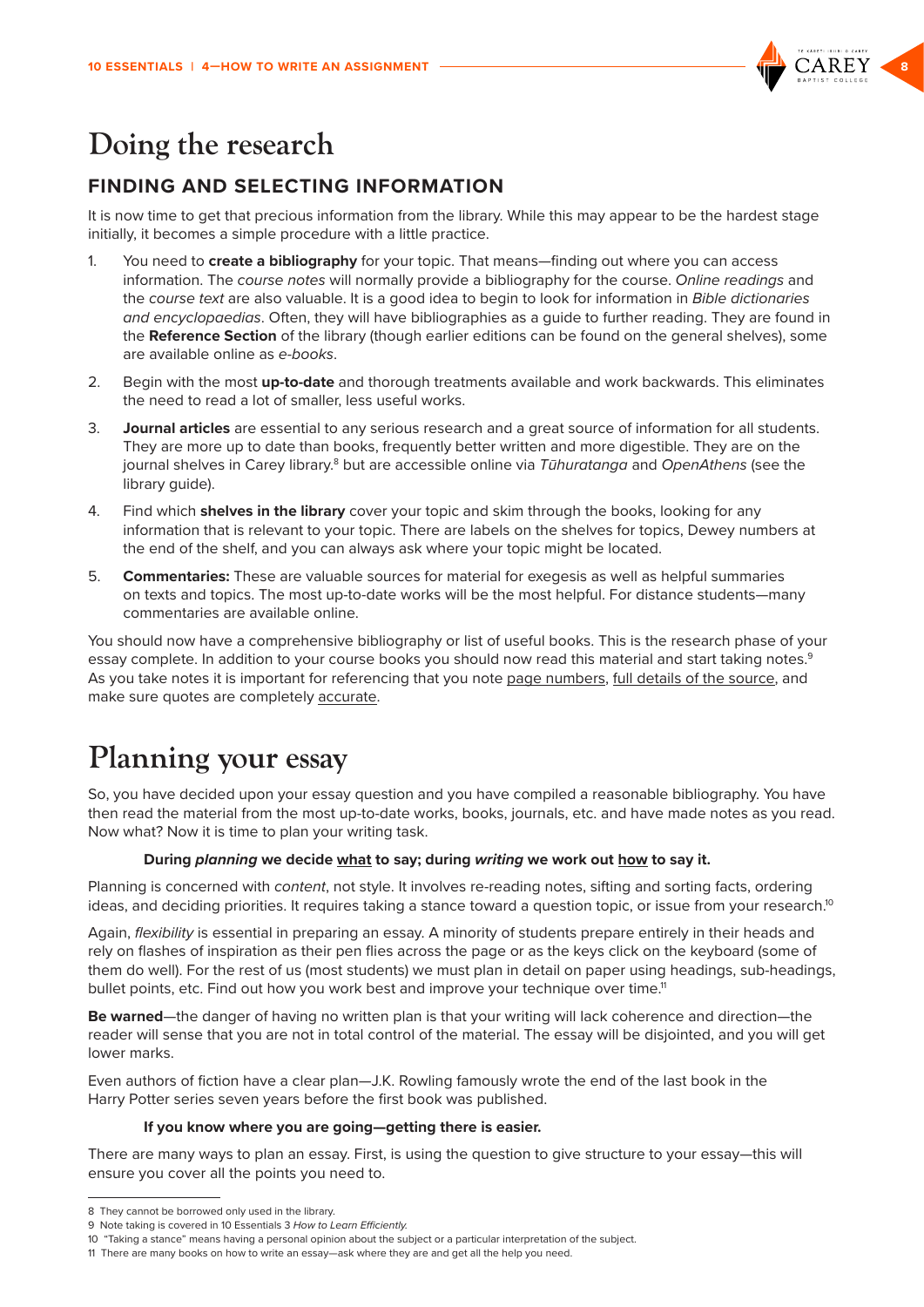

# <span id="page-8-0"></span>**PLANNING USING THE QUESTION**

#### **READING REPORT (600 WORDS)**

#### **Structure for reading report assignment:**

1. A title page at the front of your assignment with the course number, course name, assignment name, teacher's name, your name, the due date, and your word count. (The word count excludes the words from your title page, footnotes, and bibliography). You will also need to include a separate page at the end of your assignment for your bibliography.

| 2. | Interaction with Cloud and Townsend's material, including:<br>a. Identifying two new thoughts or learning regarding pastoral<br>care that you specifically appreciated in the book and an | No introduction is needed for a book<br>report. An introductory sentence will<br>do. Then a paragraph for each of the<br>2 ideas-with reasons why. |  |
|----|-------------------------------------------------------------------------------------------------------------------------------------------------------------------------------------------|----------------------------------------------------------------------------------------------------------------------------------------------------|--|
|    | explanation as to why you feel this way. Please include<br>appropriate quotations and footnotes of the material to<br>which you refer. (Approx. 300 words). ←                             | Each paragraph needs to be 150 words.                                                                                                              |  |
|    | b. An idea or application you question, doubt, or disagree<br>with from the book, and an explanation as to why you<br>feel that way. (Approx. 200 words).                                 | Next paragraph is one thing you disagree<br>with-one paragraph 200 words.                                                                          |  |

3. One thoughtful idea as to how you would specifically apply your learning from the book to your pastoral care work in your own cultural and/or church context. (Approx. 100 words).  $\leftarrow$ 

One idea to use in your context brief as only 100 words—but still a separate paragraph.

4. A bibliography with Cloud and Townsend's book and at least three additional academic works that you have engaged with to produce the report.

**Please note:** I am not looking for a summary of the book. I am looking for your ability to agree and disagree with the authors, as well as your ability to apply your learning to your own situation. Each task identified above needs to be engaged with in your assignment. Marks are awarded in proportion to the recommended word count.

Length: 600 words Due date: 23 March Worth: 20%<sup>12</sup>

It is important that your time planning takes note of due dates, there are penalties for late submission.

Remember this—it is MOST important in a plan to concentrate most depth/words where the teacher wants to see it.

The % tells you how many hours work you should give to this assignment.

This is a simple structure—3 sections and 4 paragraphs. There is a video on how to structure a paragraph in the writing section.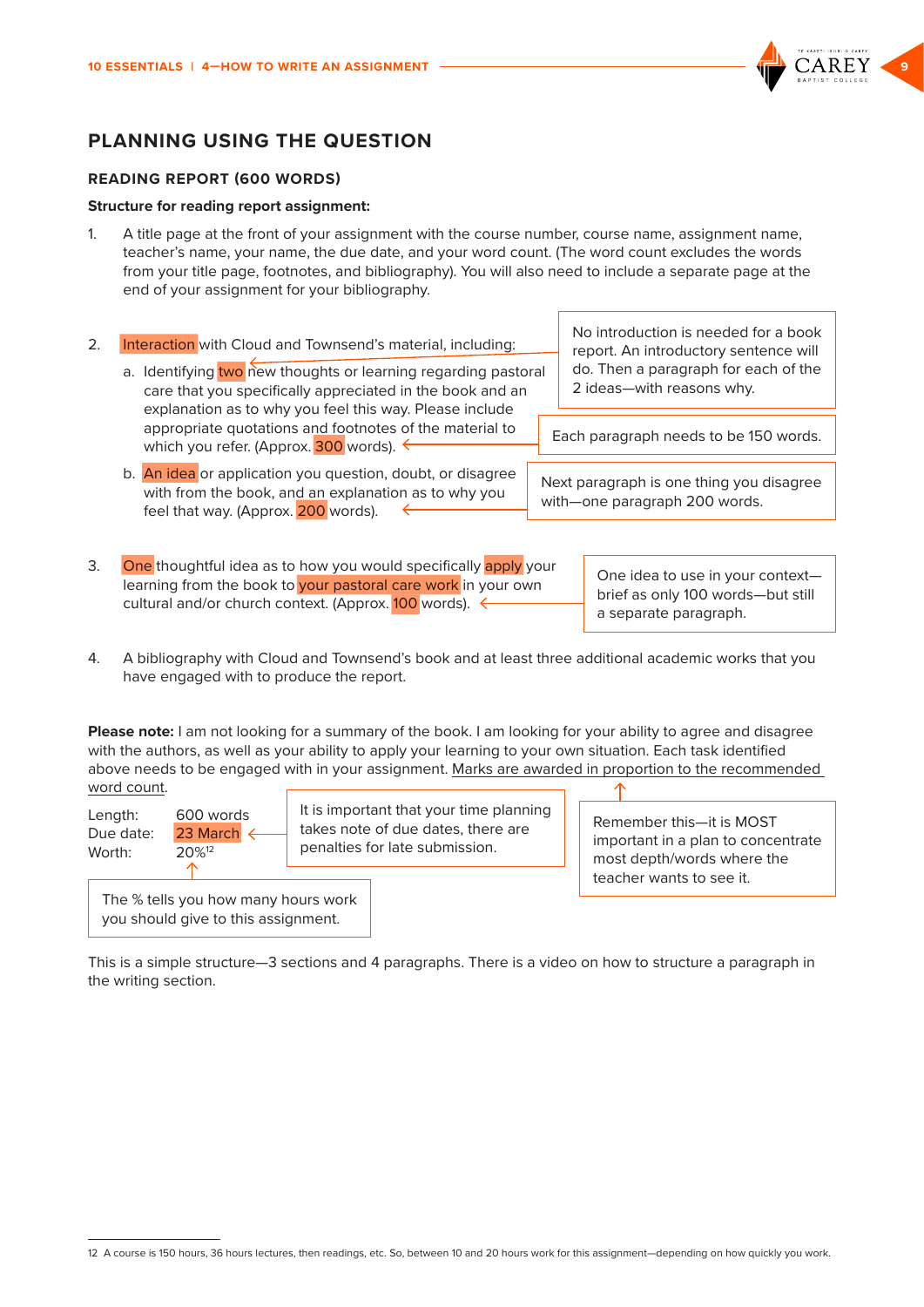

#### <span id="page-9-0"></span>**BIOGRAPHICAL STUDY (1000 WORDS)**

Discuss the significance of one of the following figures: I assume you have picked one!

#### **Structure for written essay:**

Your study will have a bibliography of at least 4 quality items and will include at least one major modern biographical history book and one academic article (or, alternatively, two major modern biographical history books).

If you are choosing a recent figure like Billy Graham or Mother Teresa it is important that you utilize quality academic historical resources and not light-weight popular material.

Whoever you choose to study, it is crucial that you do not simply summarise the person's life. Focus instead on analysing their life. Why was it significant? Why is it worth us knowing about that person today? Identify 4 or 5 reasons why they are significant, and then shape your essay around those reasons. A good history essay does not just describe events or tell a story about someone. Rather, it presents an argument, it defends a position using historical facts in support of that position.

Length: 1000 words Due date: 31 March

State the point you are making—then back it up with evidence. Each point = one paragraph. The skill is picking the significant points of their life.

- **Structure for presentation:**
- 1. Past (45%)
	- Demonstrates accurate understanding of key events in the person's life.
	- Displays good awareness of the person's context and their significance in church history (that is, the impact they had on the church and/or society).
- 2. Present (17%)
	- Demonstrates insight into the **influence** of the person's life and leadership on the contemporary church.

Could be general—but usually there is one thing that stands out (the significant factor in detail is better than waffle about influence). This is one paragraph—only 170 words—don't forget evidence.

- 3. Future (33%)
	- Explores the possible implications for your **personal** leadership and ministry practice.

This is a significant part of the assignment (2 paragraphs). People find application hard—but you need to pick one or two points and develop them for your life/ministry.

#### 4. Academic Measures (5%)

• Evidences thorough and careful research. • Constitutes a clearly structured and well-articulated argument. • Provides appropriate referencing and bibliography

(with at least 4 quality academic sources).

This will affect your whole essay. See these marks as a bonus for writing well—so work at the skills involved—look at the section on writing and referencing.

Focus is church/society not personal

life. This is the evidence part.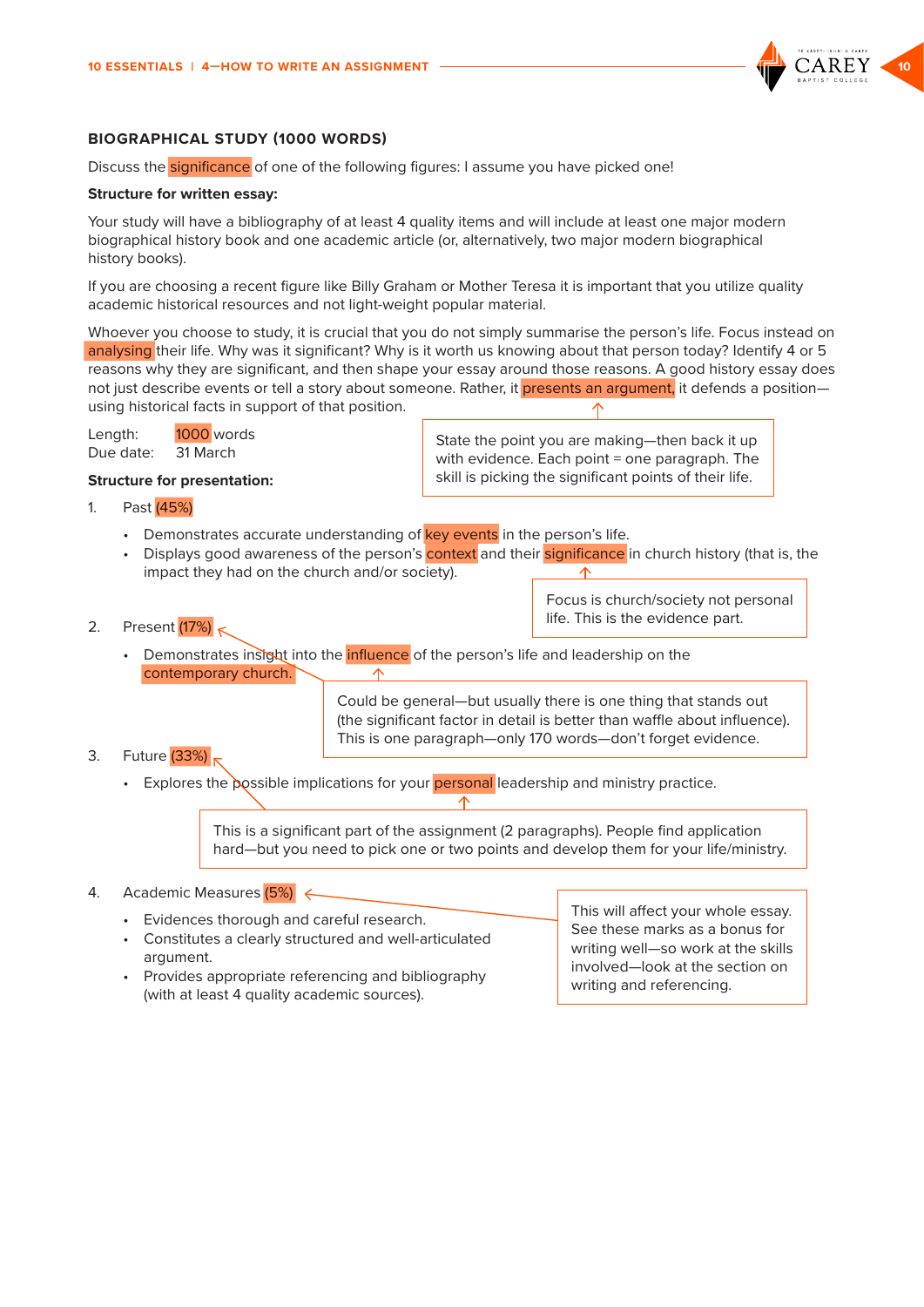

#### <span id="page-10-0"></span>**EXEGESIS OF A GOSPEL PASSAGE (1500 WORDS)**

**Structure for the written essay:** Write an exegesis of Mark 2:1-12 (NRSV) following the method outlined in week 6 and as detailed below.

**Explanation:** The context of the passage (approx. 300 words).  $\leftarrow$ 

- 1. INTRODUCTION—What is this passage about?
	- Summarise its content in a sentence or two. Do not retell the whole story.  $\overline{\phantom{a}}$

Look for the words that tell you the depth you need. Describe implies more depth—but

not engagement with the material.

This **section** is 300 words approx. 2 paragraphs.

- 2. CONTEXT—Where does this passage fit in Mark's narrative?
	- Mark's Gospel as a whole: Locate the passage in *one sentence* into the structure of Mark's Gospel.
	- The immediate context: Describe the **narrative context** of your passage. What material is placed immediately before and after this passage? Are there specific connections that are significant for understanding the passage? Remember that bioi (ancient biographies) are carefully structured to convey meaning. This narrative context is vital for interpretation.
- 3. CONTENT-What does the passage say?  $\mu$ The **content** of the passage (approx. **900** words)

This is 4-6 paragraphs (depending on the number of points you have and the detail you give each. This is the major section of the essay.

> Don't miss anything important—what you highlight will determine the balance of background and Markan features. Remember one topic per paragraph.

• Work through your passage **verse by verse** highlighting all significant features in the text.

#### This may include:

- Providing some **background** information on the historical, cultural and religious background to what is described.
- Pointing out any distinctive Markan literary features such as repeated words, verbs (and their tense and voice) which are particularly important.
- Ending with a brief and clear summary of what message this passage would have conveyed to Mark's contemporaries—in other words, what is its specific message "in their town"?

Obviously, you cannot deal fully with every aspect of the passage within the word limit, and you will have to decide what you think is most important for the text's message but do look carefully at the detail of the passage and try not to omit anything of major significance for its interpretation.

You need to make decisions about what to include.

4. APPLICATION—Integration of key point The application of the passage (300 words) Two paragraphs, one application needed—so you will need to develop the application in some detail.

How could the message of this passage be applied in your context? Develop one application to your own context (to yourself as a follower of Jesus, or to a particular part of the Christian community) of the general truths and principles you have identified. This should be practical and specific.



Remember to leave some words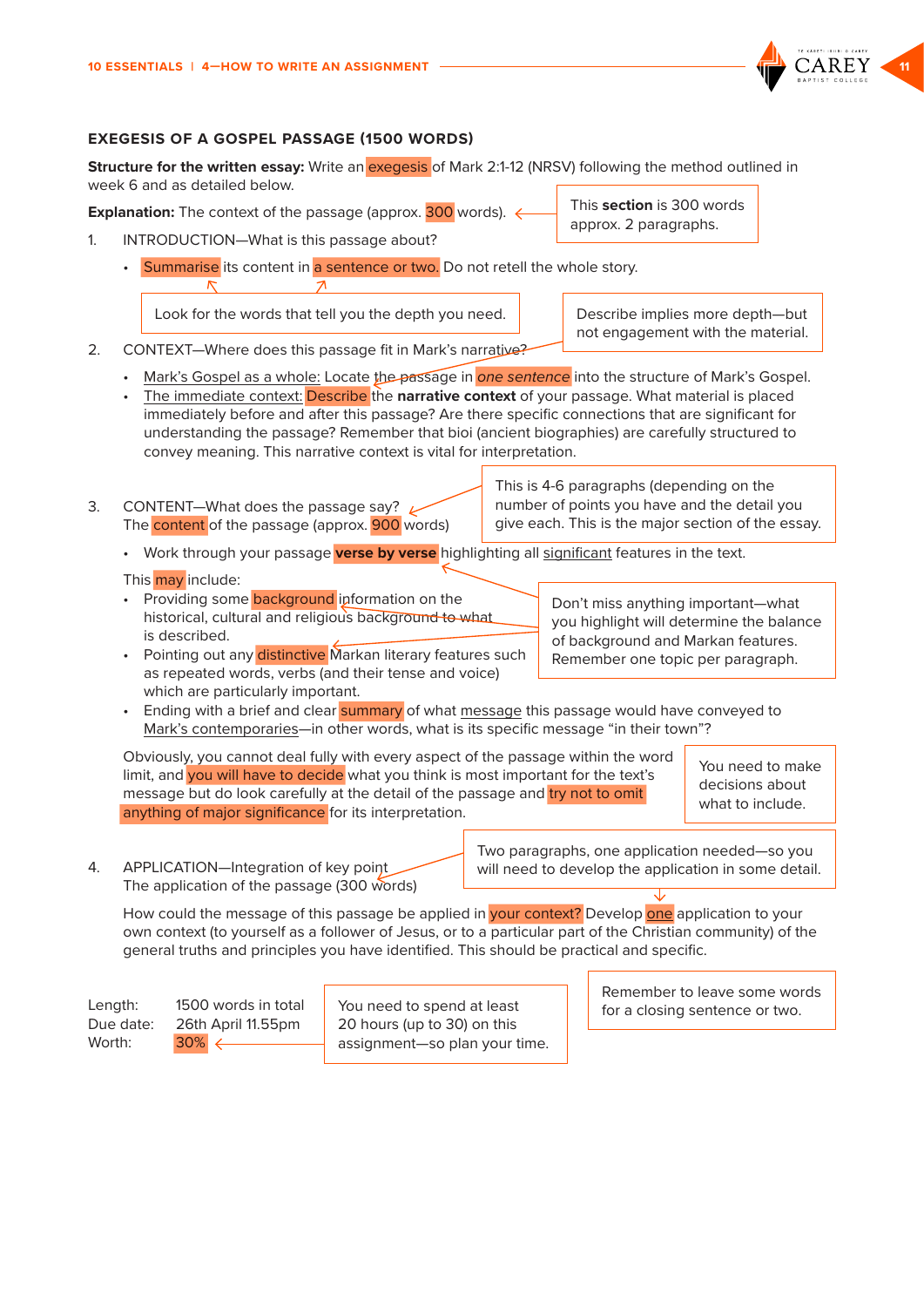

## <span id="page-11-0"></span>**AN ALTERNATIVE** *ACTION PLAN***:**

- 1. **Read over your notes:** Make a list of every important point or topic or reference.
- 2. **Classify and organise the Points:** Put those important points into some form of logical, chronological, and theological order.<sup>13</sup> What needs to be known at what stage? Classify by themes, issues, priorities. Keep the essay question in front of you as you plan. Material not directly related to the question—discard!
- 3. **Work out the Main Argument:**14 This will be refined and altered as you progress—but what is it exactly that you want to say? If you are presenting a point—then present it positively and with force. If you are summarising an argument, then make sure it is logical and authoritative. Whatever the purpose of your essay is—make sure that you achieve that purpose. Don't apologise for your ideas or shrink from presenting them forcefully in a scholarly manner.
- 4. **Introduction:** Every essay needs to have an introduction. This gives a clear statement of the problem, issue or topic, defines terms, and indicates the limits of the essay. The introduction must be clear, crisp and engaging. You want to entice the reader into the essay, not put them to sleep!
- 5. **The body:** This should be a logical development of an argument or point of view. It should attempt to be a *progressive* solution to the problem stated in the introduction. As you took notes you would have made subject headings, these may form the basis of paragraph topics. Each new topic needs a new paragraph.
- 6. **Conclusion:** This section presents the findings of the study and a solution or an approach to the solution of the problem initially stated. Above all the conclusion should be a positive regurgitation of material already covered (DO NOT introduce new material in the conclusion). It should satisfy the marker that you have met the requirements of the task.
- 7. **Cross Reference:** Now cross reference your notes with your plan. As you read books for your essay you made notes. Every time you note an idea, issue, or quote, make sure you write an accurate reference down for it. That way you don't have to run to the library every five minutes to check up on material.<sup>15</sup> What do I mean? If you quote someone—make sure you have the book's details including the page number of the quote, etc.

# **Writing the Essay**

A good essay needs focus on **Style, Structure, and Content.** The challenge in writing an essay is to blend energy and flair with authority and credibility.

# **1. STYLE**

#### **Purpose**

In a good essay the reader is aware that the writer is in control of the material from the first sentence to the last. There is a sense of direction and purpose. Most essays lack a sense of purpose because the writer has attempted to complete the essay in one go. An essay will convey a sense of purpose if the writer has thought, planned, and read sufficiently *before* writing the essay.

#### **Voice**

Writers need to sound confident in their essays, but also reasonable, fair-minded, and respectful of other opinions. *You must state your position clearly and then back it up* with examples, illustrations, and arguments. If you disagree with another position that is OK, but *you must state why.*

14 What is an academic argument? It is a well-reasoned and well supported case for your point of view (or someone else's point of view that you support). It is respectful of other's opinions and even though forceful, it is always polite and considerate (calling your opponent uninformed or ignorant is not allowed). 15 See Essentials for Assignments 3. ….

<sup>13</sup> This is an excellent help with essay planning: Ian Hunter, *Write that Essay: A Practical Guide to Writing Better Essays and Achieving Higher Grades* (North Ryde, NSW: McGraw-Hill, 2009).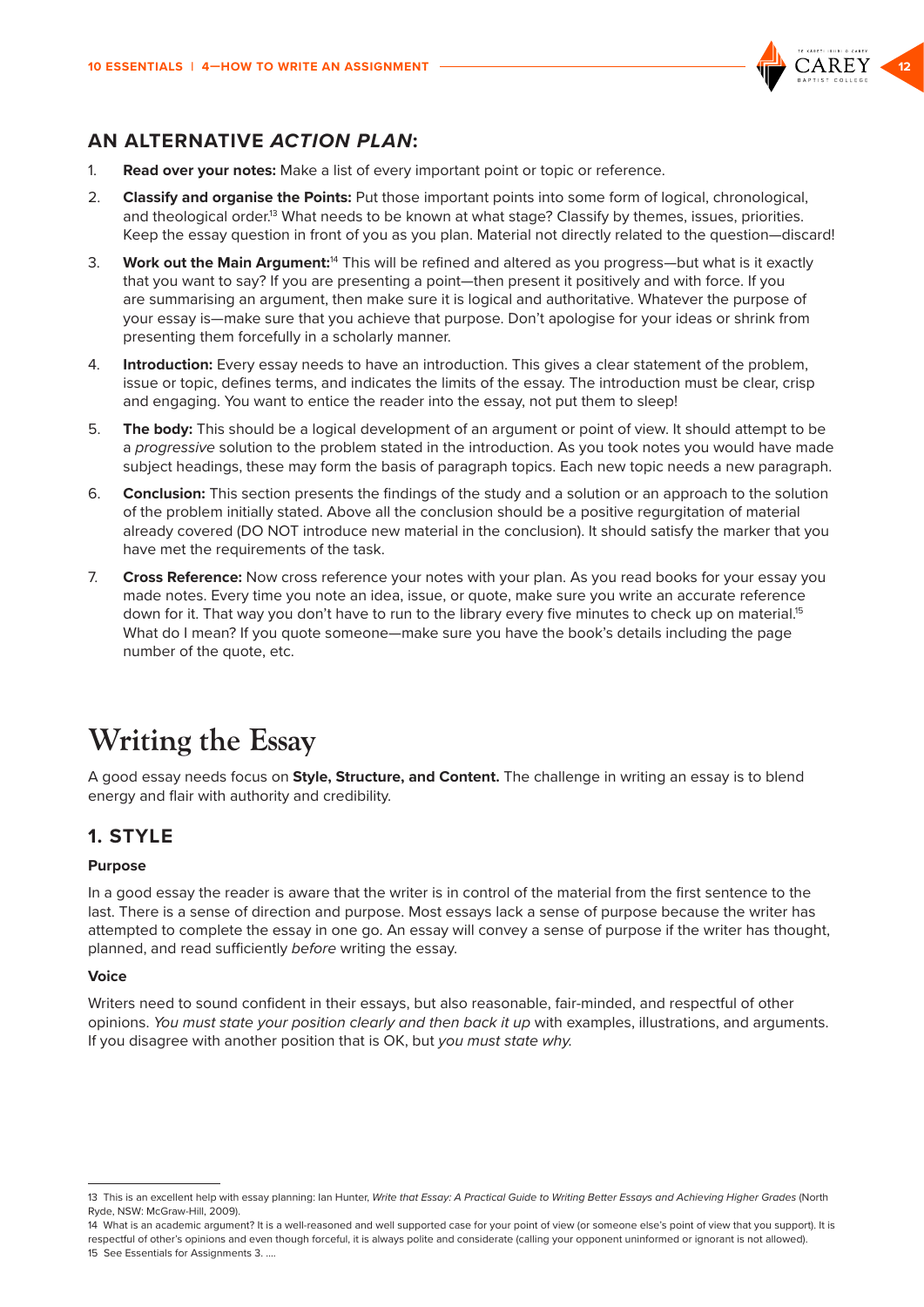

#### <span id="page-12-0"></span>**Types of essays**

There are *many different types of essays* from exposition to argument. Your different courses will require different styles of essays.

- 1. **Expository essay**—You will be marked on your ability to:
	- Understand the issues clearly: You must identify the important ideas, rank these ideas in order of importance, and understand the relationship between the ideas.
	- Select appropriate material for discussion: You must collect and sift information, only mentioning the most important points. Make sure your material is balanced and thorough.
	- Organise this material: The essay needs a clear focus which is made explicit in the introduction and then developed in the body of the essay. Present ideas in a logical, orderly fashion.
	- Write a clear, straightforward answer to the question: Pay attention to the details of style.
- 2. **Argument essay**—You will be marked on your ability to:
	- Form and articulate: a sharply focused and well-reasoned argument.
	- Support the argument: You must be able to prove each part of the argument using factual evidence and sound logic.
	- Defend against attack: You need to anticipate objections to the argument and answer them.
	- Be objective and critical of the argument: Acknowledge areas of weakness in your own position.
	- Point out weaknesses: you build a case by exposing weaknesses in the opposition's argument.

## **2. STRUCTURE**

The following points are important when writing the body of an essay.

- **Balance description with analysis:** it is not enough to just recite facts and support them; you must illustrate your argument. *Why* is this point important? Of *what* relevance is this to the whole essay? It is *your* job to make this clear.
- **Go straight to the point:** Markers are not impressed with waffle. They admire essays which get on with the business of answering the question in a direct way. The introduction sets the pattern in this respect.

# **3. CONTENT:**

This is the most important aspect of the essays—*what you say.*

#### **Building a case**

- Every essay contains an argument or a position you wish to convey; the role of the main argument is crucial to the essay.
- It determines what supporting ideas and evidence the writer chooses to include in the essay.
- It determines the order of ideas.
- It gives focus and coherence to the piece of writing.

The main argument must be **precise and well-focused**, and **engaging and well-reasoned**. It must also be capable of being developed in the space allowed by the essay. This means choosing a topic and then narrowing it down.

Once the main argument has been stated you then convince your marker to accept it or at least accept that it is a reasonable argument. You do this by using four means.

#### 1. **Support the argument**

- Cite facts to back up your claim. This must be specific.
- Explain logically why your argument makes sense.
- Quote experts who agree with you. These should be relevant and reputable authorities.

#### 2. **Concede its weaknesses**

Ignoring a powerful challenge to your argument does not make it go away. All arguments have weak points. A marker is impressed when you can be critical of your own ideas as well as those of others. It shows an honest, objective, and fair perspective and gives the essay credibility.